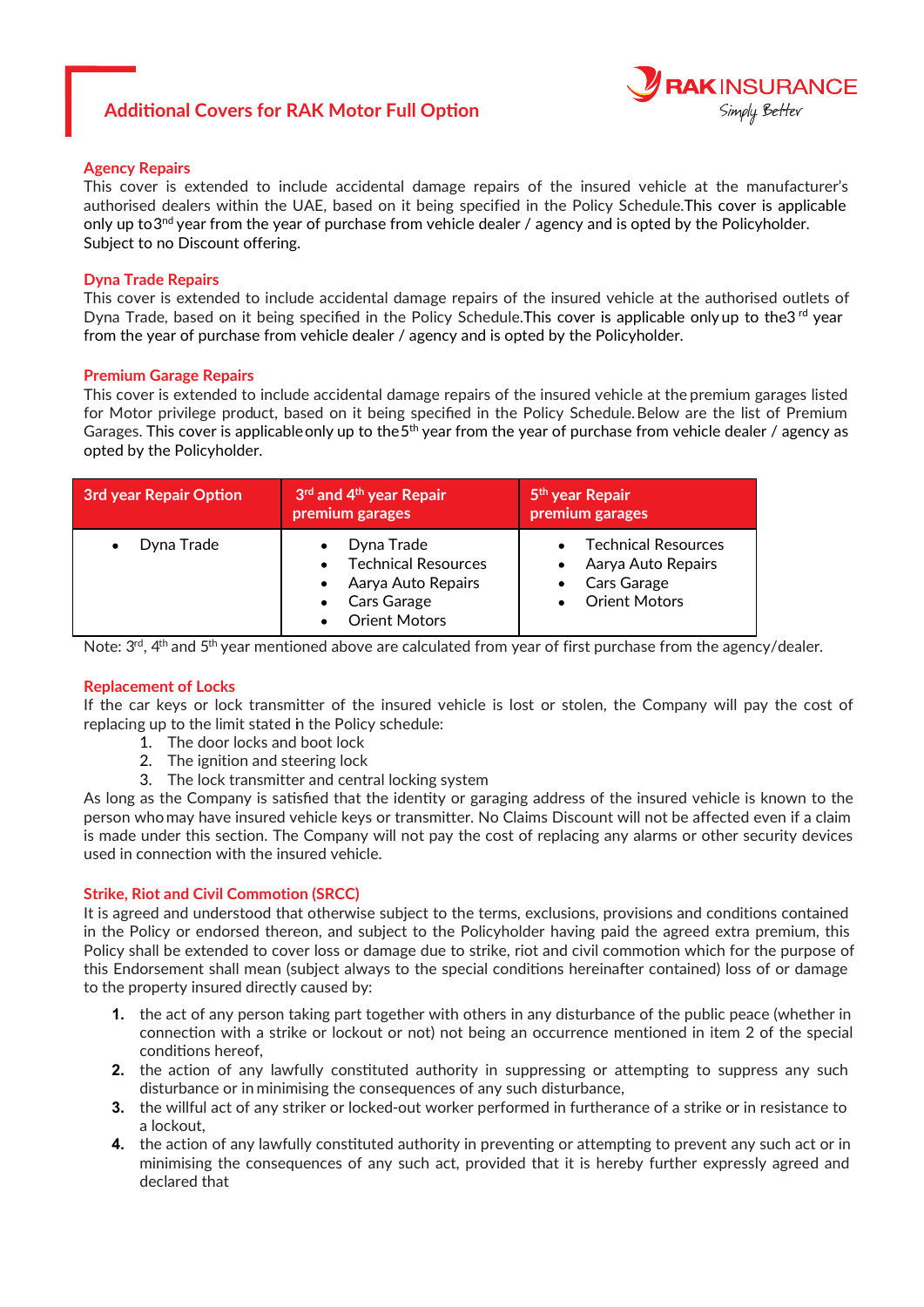# **Additional Covers for RAK Motor Full Option**



- **(a)** all the terms, exclusions, provisions and conditions of the Policy shall apply in all respects to the insurance granted by this extension save in so far as the same are expressly varied by the following special conditions, and any reference to loss or damage in the wording of the Policy shall be deemed to include the perils hereby insured against,
- **(b)** the following special conditions shall apply only to the insurance granted by this extension, and the wording of the Policyshall apply in all respects to the insurance granted by the Policy as if this Endorsement had not been made thereon.

# **Special Conditions**

- 1. This Policy shall not cover
	- a. loss or damage resulting from total or partial cessation of work or the retarding, interruption or cessation of any process or operation,
	- b. loss or damage occasioned by permanent or temporary dispossession resulting from confiscation, commandeering or requisition by any lawfully constituted authority,
	- c. loss or damage occasioned by permanent or temporary dispossession of any building resulting from the unlawful occupation by any person of such building,
	- d. consequential loss or liability of any kind or description, any payments over and above the indemnity for the material damage as provided herein.

Provided nevertheless that the Company is not relieved under b or c above of any liability to the Policyholder in respect of physical damage to the insured vehicle occurring before dispossession or during temporary dispossession.

- This 2. Policy shall not cover any loss or damage occasioned by or through or in consequence, directly or indirectly, of any of the following occurrences, namely
	- a. war, invasion, act of foreign enemy, hostilities or warlike operations (whether war be declared or not), civil war,
	- b. mutiny, civil commotion assuming the proportion of or amounting to a popular rising, military rising, insurrection, rebellion, revolution, military or usurped power,
	- c. any act of any person acting on behalf of or in connection with any organization with activities directed toward the overthrow by force of the government de jure or de facto or to the influencing of it by terrorism or violence.

In any action, suit or other proceeding, where the Company allege that by reason of the provisions of this condition any loss or damage is not covered by this Policy, the burden of proving that such loss or damage is covered shall be upon the Policyholder.

- This 3. Policy may at any time be terminated by the Company on notice to that effect being given by registered post at the Policyholder's last known address, in which case the Company shall be liable to repay a rateable proportion of the premium for the unexpired term from the date of termination.
- 4. The limit of indemnity any one occurrence as stated below shall be understood to limit the indemnity for all loss or damage covered by this Endorsement during a consecutive period of 168 hours.

The aggregate liability of the Company during the period of cover of this Policy shall be limited by twice the limit of indemnity any one occurrence.

# **Personal Belongings**

The Company will pay the Policyholder for the value of loss or damage caused to personal belongings by fire, theft or accident while the belongings are in Policyholder's insured vehicle and if mentioned in the police report. In the event of a dispute, Policyholder will be required to provide proof of valuation and/or purchase.

The maximum amount payable under this benefit shall not exceed the limit stated in the Policy Schedule in respect of any one claim or series of claims resulting from one accident. There will be an amount deducted for wear, tear and depreciation or pay the market value of the loss, whichever is lesser.

# **Valet Parking theft**

The Company undertakes to indemnify the Policyholder for Loss of or Damage to the insured vehicle, its accessories and spare parts whilst there on by burglary or theft including valet parking theft.